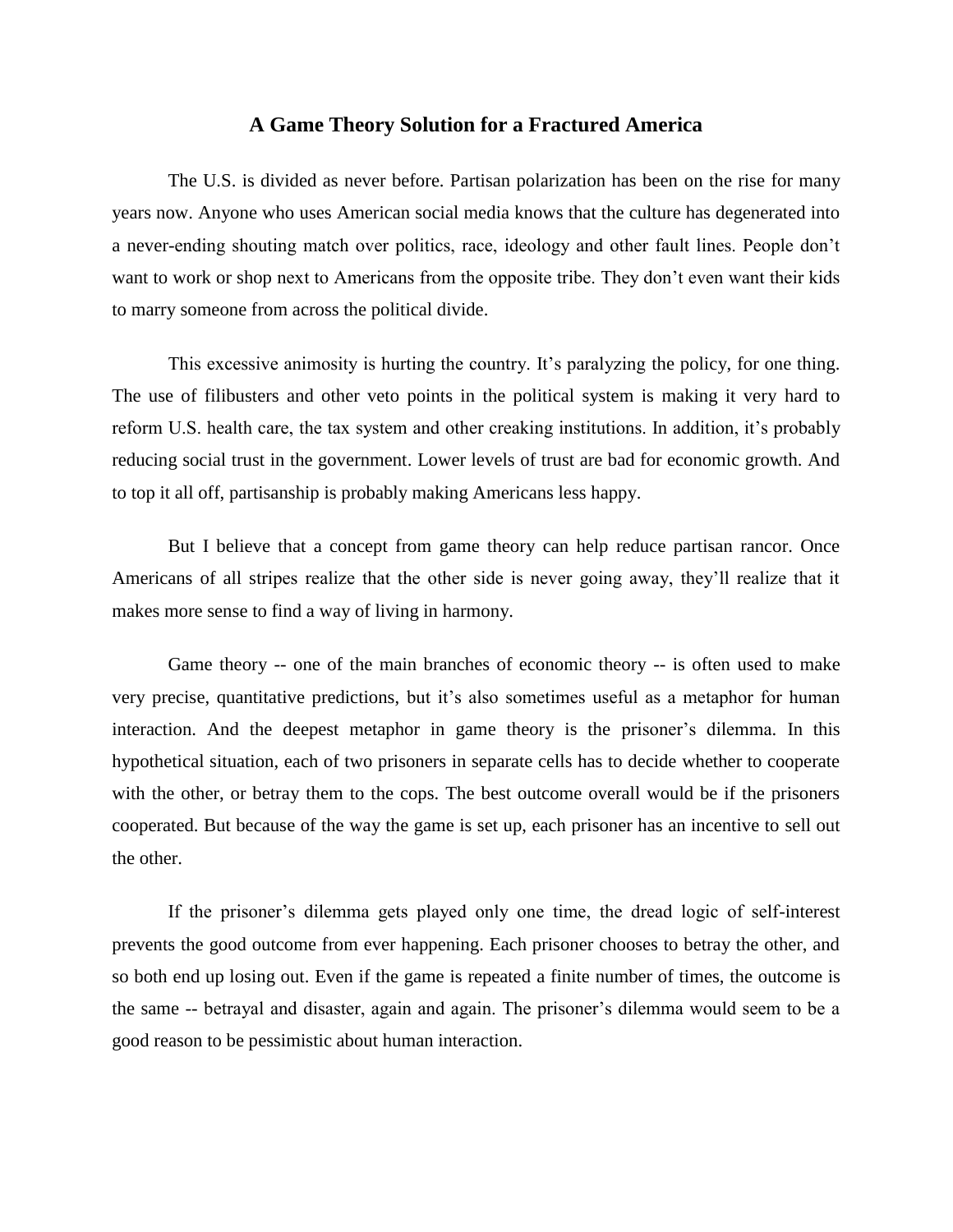Except that if the game is repeated an *indefinite* number of times, [something amazing](https://economics.mit.edu/files/4754) happens. People start to cooperate. Because they don't know exactly when the game will end, the players can't plan to betray each other at the end. And knowing this, as long as they care about the future, they choose to cooperate again and again -- leaving both parties much better off in perpetuity.

The repeated prisoner's dilemma is a powerful metaphor for real human interaction. If people know that they're going to have to live with each other into the indefinite future, the incentive to fight is reduced, and the incentive to cooperate increases. So to reduce American partisanship and social fracture, it helps to realize a fundamental truth: *Neither side is going anywhere.*

First, take race -- the country's oldest and bitterest divide. On one hand, the country is not going to return to being 85 percent non-Hispanic white. Only three out of five Americans are non-Hispanic whites, and soon it'll be closer to one in two:

The U.S. population is 323 million. That means that there are already more than 120 million nonwhite Americans, and the number will soon be more than 150 million. This is not a small minority that can be ignored, suppressed or waved away.

But white America is also here to stay. Rumors of the demographic eclipse of white people have been greatly exaggerated. For one thing, non-white fertility rates, especially Hispanic fertility rates, have [plunged](https://www.cdc.gov/nchs/data/nvsr/nvsr66/nvsr66_02.pdf) over the last decade, and are now pretty close to white rates:

Also, Hispanic immigration [has slowed](http://www.foxnews.com/world/2016/09/08/growth-us-latino-population-slows-study-finds-due-to-falling-immigration-birth.html) dramatically. Immigration from Mexico, including illegal immigration, has been in reverse for around 10 years now.

Finally, more Hispanics [are identifying](https://www.nytimes.com/2014/05/22/upshot/more-hispanics-declaring-themselves-white.html?mcubz=3) as white. Between the 2000 and 2010 Census, approximately 1.2 million Hispanic Americans -- almost 4 percent of the total -- changed their race from "some other race" to "white."

So among reduced Hispanic immigration, reduced nonwhite birth rates and slowly changing racial identification, white America will not vanish. Instead, the nation will remain